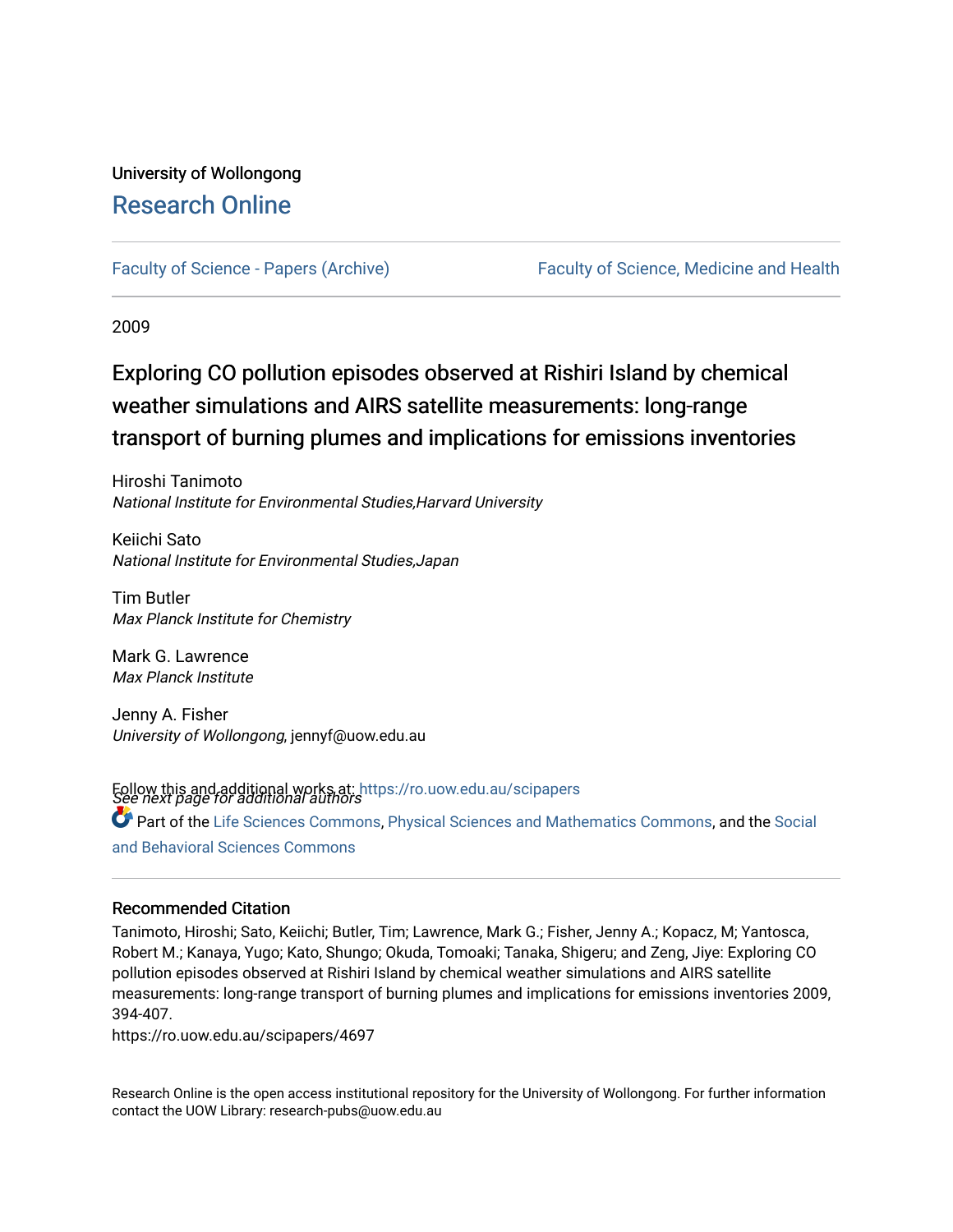# Exploring CO pollution episodes observed at Rishiri Island by chemical weather simulations and AIRS satellite measurements: long-range transport of burning plumes and implications for emissions inventories

## **Abstract**

The summer of 2003 was an active forest fire season in Siberia. Several events of elevated carbon monoxide (CO) were observed at Rishiri Island in northern Japan during an intensive field campaign in September 2003. A simulation with a global chemistry-transport model is able to reproduce the general features of the baseline levels and variability in the observed CO, and a source attribution for CO in the model suggests that the contribution from North Asia dominated, accounting for approximately 50% on average, with contributions of 7% from North America and 8% from Europe and 30% from oxidation of hydrocarbons. With consideration of recent emission estimates for East Asian fossil fuel and Siberian biomass burning sources, the model captures the timing and magnitude of the CO enhancements in two pollution episodes well (17 and 24 September). However, it significantly underestimates the amplitude during another episode (11–13 September), requiring additional CO emissions for this event. Daily satellite images from AIRS reveal CO plumes transported from western Siberia toward northern Japan. These results suggest that CO emissions from biomass burning in western Siberia in 2003 are likely underestimated in the inventory and further highlight large uncertainties in estimating trace gas emissions from boreal fires.

## Keywords

measurements, satellite, emissions, inventories, airs, simulations, weather, implications, chemical, plumes, island, rishiri, observed, episodes, pollution, co, exploring, burning, transport, range, long, GeoQUEST

# **Disciplines**

Life Sciences | Physical Sciences and Mathematics | Social and Behavioral Sciences

## Publication Details

Tanimoto, H., Sato, K., Butler, T., Lawrence, M. G., Fisher, J. A., Kopacz, M., Yantosca, R. M., Kanaya, Y., Kato, S., Okuda, T., Tanaka, S. & Zeng, J. (2009). Exploring CO pollution episodes observed at Rishiri Island by chemical weather simulations and AIRS satellite measurements: long-range transport of burning plumes and implications for emissions inventories. Tellus, Series B: Chemical and Physical Meteorology, 61B (2), 394-407.

## Authors

Hiroshi Tanimoto, Keiichi Sato, Tim Butler, Mark G. Lawrence, Jenny A. Fisher, M Kopacz, Robert M. Yantosca, Yugo Kanaya, Shungo Kato, Tomoaki Okuda, Shigeru Tanaka, and Jiye Zeng